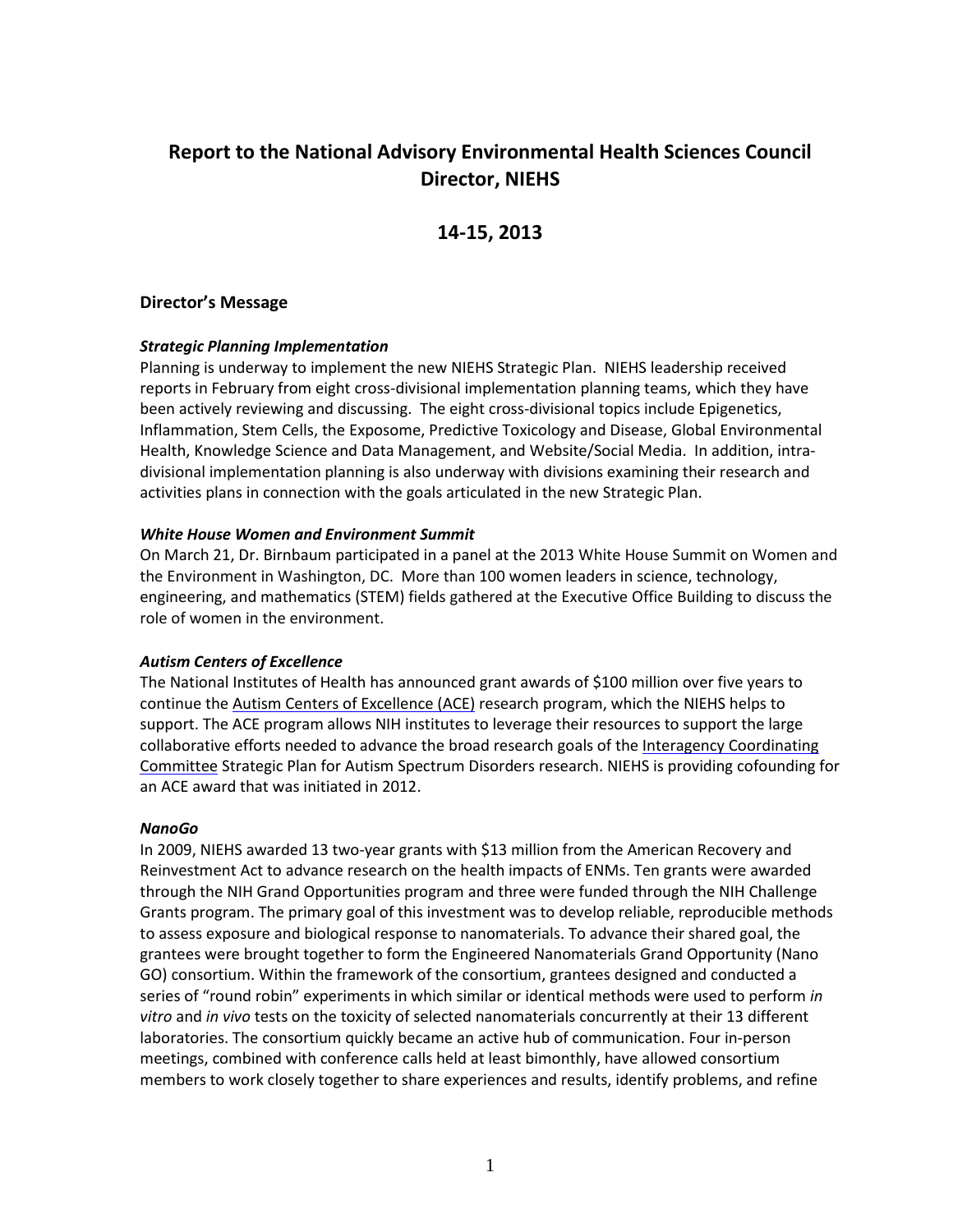published. methods and protocols as the tests proceeded. These experiments and their results have now been

## *Staffing*

 announcement for Chief Information Officer, NIEHS, was released on May 6. The search committee for NIEHS Clinical Director has met and screened the applications, and sent its recommendations to the Scientific Director for his further consideration. The position

#### *Special Visitors*

 continuing efforts by NIEHS to increase awareness of the Institute's mission and work, and to look NIEHS has hosted a series of special visitors over the past few months. These visits are part of for potential areas of collaboration.

- National Institute of Neurological Disorders and Stroke (NINDS) Director Story Landis, Ph.D., was at NIEHS on January 17 and spoke on "Managing in Difficult Times: The NINDS Experience."
- At the January 25 NIEHS observance of Dr. Martin Luther King Jr. Day, Griffin Rodgers, M.D., obesity, kidney, and metabolic disease research. director of the National Institute of Diabetes and Digestive and Kidney Diseases, spoke on
- to the NIEHS and met with Leadership. Dr. McCarthy is President Obama's nominee to be • On April 23, Gina McCarthy, PhD, Assistant Administrator and Janet McCabe, PhD, Deputy Assistant Administrator of the Office of Air and Radiation, US EPA, respectively, paid a visit the next Administrator of the EPA.
- Advisor for Public Health John Balbus, MD, MPH, met with foundation staff and identified several areas for potential collaboration, including cookstoves and aflatoxins. • On April 19, NIEHS scientists were on the visitor side of a meeting at the Bill and Melinda Gates Foundation in Seattle, Washington. NIEHS Director Linda Birnbaum, PhD, and Senior

|               | <b>FY 2011</b><br><b>Appropriation</b> | <b>FY 2012</b><br><b>Appropriation</b> | <b>FY2013</b><br><b>Enacted</b><br>Level** | <b>FY 2014</b><br><b>President's</b><br><b>Request</b> |  |
|---------------|----------------------------------------|----------------------------------------|--------------------------------------------|--------------------------------------------------------|--|
| <b>NIEHS</b>  | \$                                     | \$                                     | \$                                         | \$                                                     |  |
|               | 683,724,312                            | 685,570,818                            | 649,788,725                                | 691,348,000                                            |  |
| <b>NIH</b>    | \$30,688,286,000                       | \$30,631,986,000                       | \$29,098,665,708                           | \$31,093,776,000                                       |  |
| <b>Common</b> | \$                                     | \$                                     | \$                                         | \$                                                     |  |
| <b>Fund</b>   | 543,021,000                            | 544,930,000                            | 516,488,518                                | 572,948,000                                            |  |

## **Legislative and Budget Report**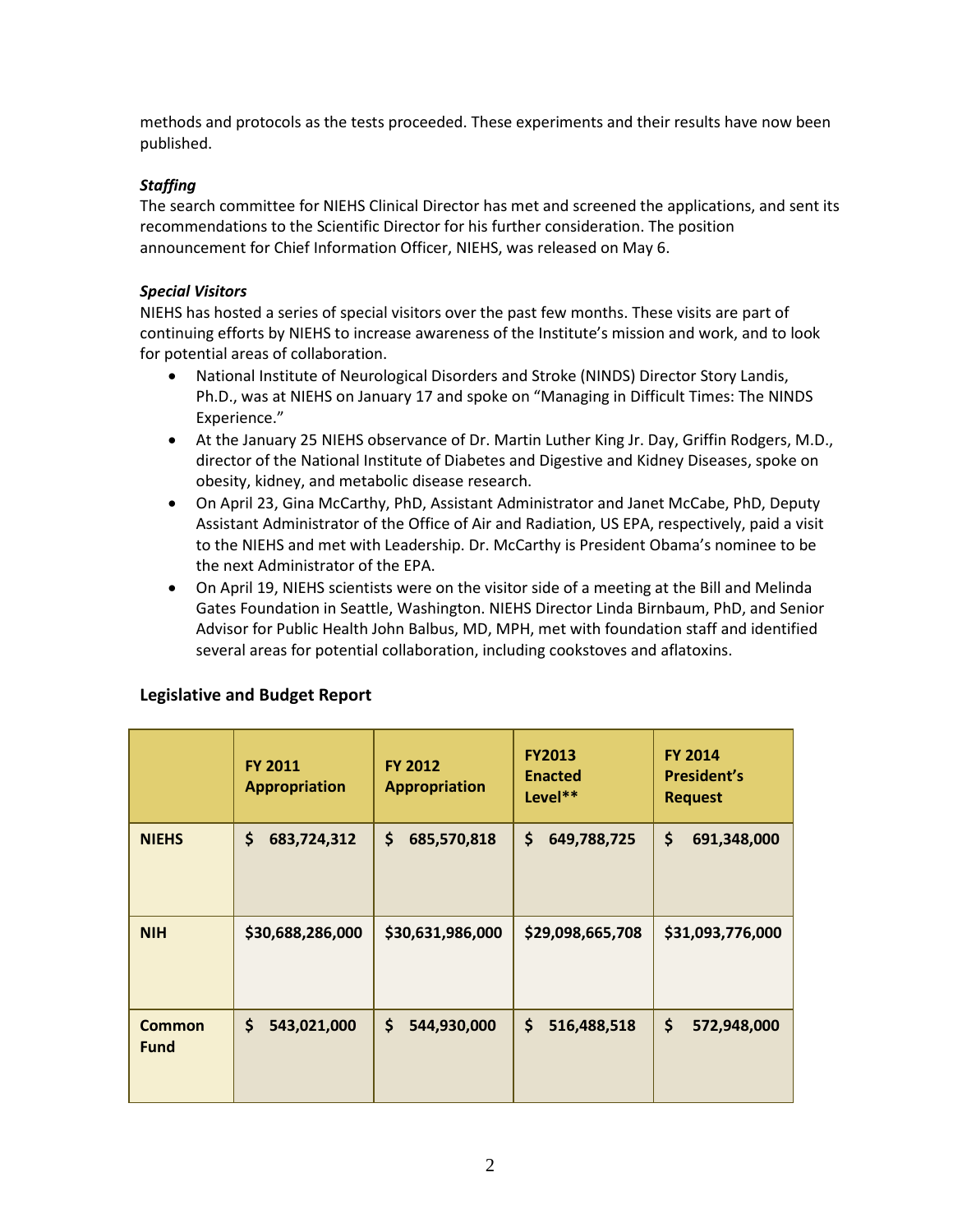| Superfund*                          | 79,053,576 | 78,927,514 | 74,808,039 | 79,411,000 |
|-------------------------------------|------------|------------|------------|------------|
| <b>NIEHS/DOE</b><br><b>Training</b> | 10,000,000 | 10,000,000 | 9,230,000  |            |

## *FY 2013/FY 2014 Appropriations*

 In March, the Congress passed a Continuing Resolution that funds the federal agencies through 30 were funded at their FY 2012 levels with NIH receiving an increase of about \$70,000,000. The bill did not provide any relief from the sequestration of 7.8 % applied to defense programs and 5.0 % September 2013. It included appropriations bills for Defense, Military Construction-Veterans Affairs, Commerce-Justice-Science, Homeland Security, and Agriculture. Most HHS discretionary programs applied to nonexempt, nondefense discretionary funding. [See attached table.]

 On 15 May 2013, Dr. Francis Collins, NIH Director will testify before the Senate Labor, HHS, Education Appropriations Subcommittee chaired by Tom Harkin (D-IA) about the **President's FY2014 Budget**. Drs. Harold Varmus, NCI Director, Anthony Fauci, NIAID Director, Gary Gibbons, NHLBI Director, Story Landis, NINDS Director, and Richard Hodes, NIA Director will accompany him.

#### *Hearings and Briefings*

 On 5 March 2013, Representative Jack Kingston, (R-GA) Chairman of the House Labor, HHS Appropriations Subcommittee, held a hearing on **Public Health and Research**. Francis Collins, NIH Director; Tom Frieden, CDC Director; Patrick Conway, CMS Medical Officer; Carolyn Clancy, AHRQ contentious than some in recent years, it reflected a very changed view of federal health research. increasing funding for any of the agencies. Democratic members asked about the impact of sequestration and were supportive of the activities of all five agencies. Director; and Mary Wakefield, HRSA Administrator, testified. All Subcommittee members plus Representative Nita Lowey, Ranking Member of the full Committee attended. Each witness provided a three-minute statement on his/her agency research activities. Even though this hearing was less Republican members asked about duplication of activities and provided no hint of any interest in

 Environment, and Related Agencies Appropriations Subcommittee, on the **NIEHS Superfund Programs**. Vickery opened the briefing with harsh news of an 18 % cut in the House passed FY 2014 Budget Resolution for the Subcommittee's programs. He asked if we had plans for the sequestration reduction in funding, how many staff work on Superfund and to whom they report. On 28 March 2013, Linda Birnbaum briefed Colin Vickery, Republican staff for the House Interior, He asked about the FY 2013 House Report language on charging participants in the NIEHS Superfund Worker Training Program a fee. At the conclusion of the briefing he said, "You are doing a great job."

 *Research Activities.* The purpose of the hearing was to review agencies' hydraulic fracturing related The House Committee on Science, Space, and Technology Subcommittees on Energy and Environment held a hearing on 26 April 2013 entitled *Review of Federal Hydraulic Fracturing*  efforts, with a primary focus on examining progress under Executive Order 13605 on *Supporting Safe and Responsible Development of Unconventional Domestic Natural Gas Resources* and the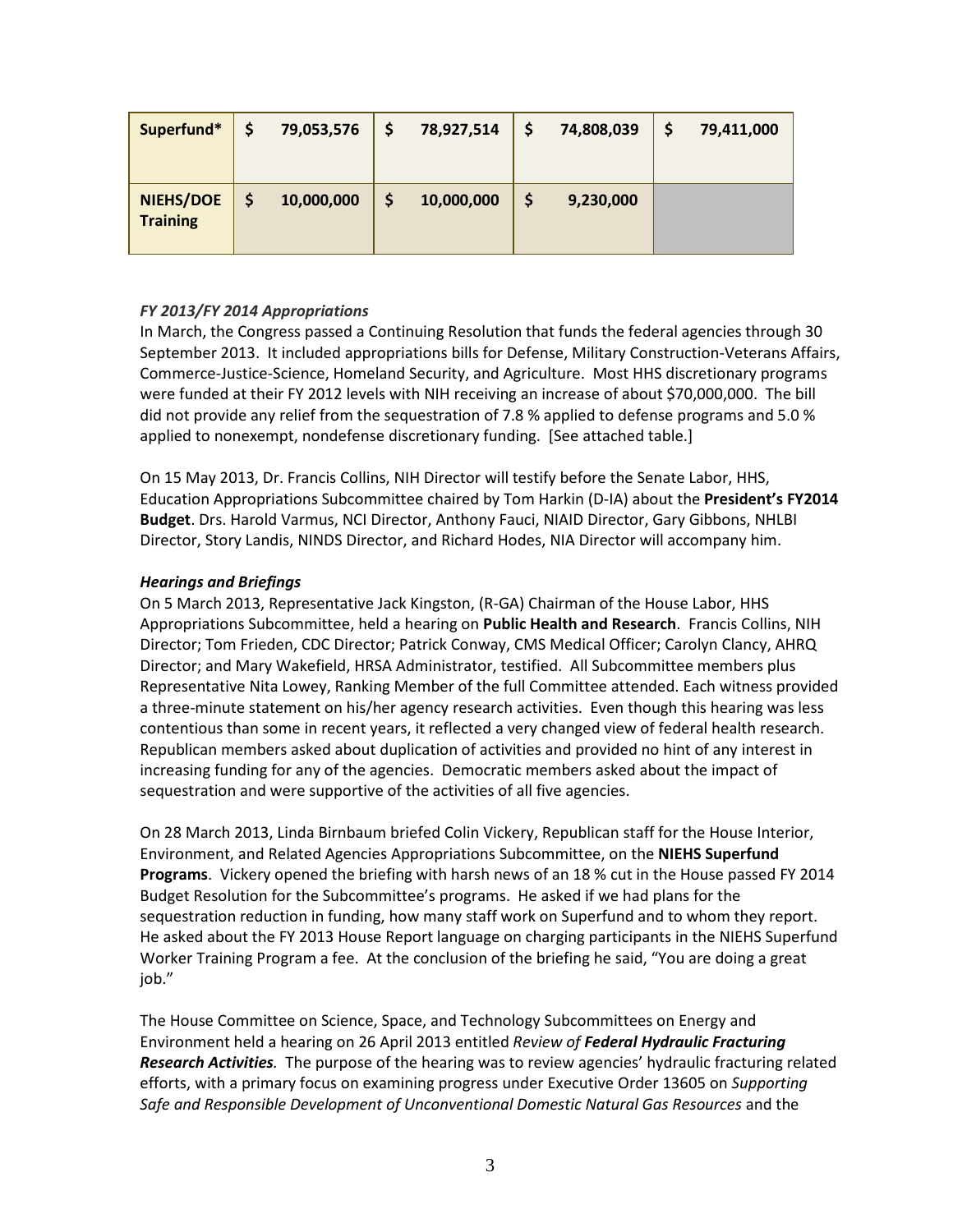to testify along with EPA, DOE, and USGS. Dr. Robin Ikeda, CDC Director of the Office of Noncommunicable Diseases, Injury and Environmental Health, testified for HHS. NIEHS contributed associated interagency Memorandum of Understanding and steering committee. HHS was invited information on its related efforts for her testimony.

 On 28 February 2013, the NIEHS Friends sponsored a briefing on **women's environmental health**  hosted by Representatives Nita Lowey (D-NY) and Lois Capps (D-CA). Capps opened the briefing with presented an overview of NIEHS research and accomplishments. Diane Gold (Harvard) talked about Walker (Texas A&M) talked about studies on the effect of early life exposures to health later in life. a strong endorsement of support for environmental health research. Linda Birnbaum (NIEHS) the impact of environmental exposures on respiratory function in women and their children. Cheryl Over sixty congressional staff and NGO staff attended.

 NIEHS Senior Advisor for Public Health John Balbus, MD, MPH, was one of four scientists who spoke the U.S. Senate Committee on Environment and Public Works on February 13. at a Senate Briefing on the **Latest Climate Science** convened by Senator Barbara Boxer (D-CA) and

#### *Federal Advisory Committee Act*

 On 20 March 2013, the House Committee on Oversight and Government Reform ordered reported HR 1104, the Federal Advisory Committee Act Amendments of 2013. The bill requires that all appointments to advisory committees be made without regard to political affiliation or political activity. It extends all of the FACA requirements (except charters) to working groups; it allows the for example, who nominated each member and why he/she was appointed. Each committee would be required to include a statement describing the process used in formulating its advice and recommendations. public to make recommendations for committee members; it requires that advisory committee members be designated as a "special government employee" or "a representative"; it curtails the ability of contractors to create FACA-type committees; and it expands transparency requirements,

#### *Relevant Bills Introduced*

 NIEHS is mentioned in HR 526, the Appalachian Communities Health Emergency Act, introduced by John Yarmouth (D-KY) and Louise Slaughter (D-NY). A one-time fee on coal mine operators who with other federal agencies to study the practice's effects on the health of coalfield residents. engage in mountaintop removal would pay for research to be conducted by NIEHS in consultation

 and for people who worked in uranium mines or mills after 1971. In addition, the bill directs the HHS Secretary, through NIEHS, to establish a program of grants to institutions of higher education to study the epidemiological impacts of uranium mining and milling among non-occupationally exposed individuals, including family members of uranium miners and millers. Senator Tom Udall (D-NM) has just introduced S 773 to amend the Radiation Exposure Compensation Act to expand compensation for people living downwind from atomic weapons tests

Representative Mike Honda (D-CA) has introduced HR 394, the Nanotechnology Advancement and New Opportunities Act. The bill requires the HHS Secretary to establish a grant program for nanotechnology research to address the health-related applications of nanotechnology.

 Representative John Culberson (R-TX) has introduced HR 504, a bill that would save at least \$10 billion by consolidating duplicative and overlapping government programs identified in two recent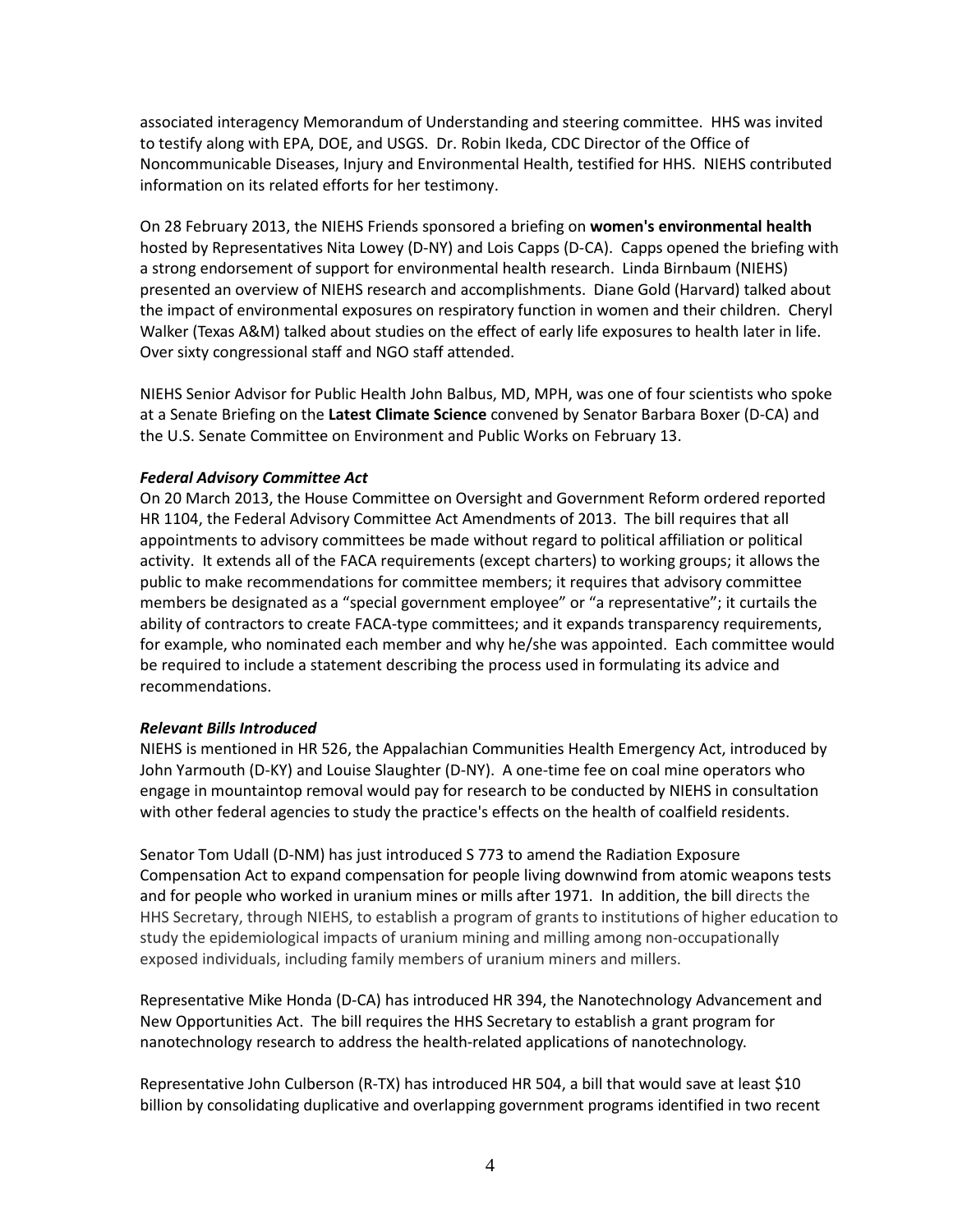GAO reports.

Representative Michael Burgess (R-TX) has introduced HR 642 that limits hiring Title 42 employees to HHS.

Representatives Michael Doyle (D-PA) and John Cornyn (R-TX) have introduced companion bills that require federal agencies to develop public access policies regarding research supported by the agency.

 Senator Frank Lautenberg (D-NJ) has introduced a new version of his Safe Chemicals Act to revise the current Toxic Substances Control Act. This bill includes a provision that would duplicate at EPA the work done by the NIEHS Interagency Coordinating Committee on the Validation of Alternative Methods and the NIEHS research on developing alternative methods.

## **Science Advances**

*One NIEHS* (NIEHS authors' groups in parens)*:* 

 • *Bisphenol A affects androgen receptor function via multiple mechanisms Teng C (DNTP), B Goodwin, K Shockley (DIR), M Xia, R Huang, J Norris, BA Merrick (DNTP), AM Jetten (DIR), CP Austin and RR Tice (DNTP) Chem. Biol. Interact. (2013) [InPress]*  <http://dx.doi.org/10.1016/j.cbi.2013.03.013>

*OD:* 

 *Schecter A, M Lorber, Y Guo, Q Wu, SH Yun, K Kannan, M Hommel, N Imran, LS Hynan, D*  • *Phthalate concentrations and dietary exposure from food purchased in New York state. Cheng, JA Colacino and LS Birnbaum [Journal Article] Environ. Health Perspect. (2013) v. 121 (4): pp. 473-479.*  <http://dx.doi.org/10.1289/ehp.1206367>

*DERT:* 

- The effect of misunderstanding the chemical properties of environmental contaminants on  *[Diebol JK, Allerton LA, Parker EA.](http://www.ncbi.nlm.nih.gov/pubmed/23391895) 2013 Sci Total Environ 447:293-300. http://www.ncbi.nlm.nih.gov/pubmed/23391895 exposure beliefs: A case involving dioxins. [Zikmund-Fisher BJ, Turkelson A, Franzblau A,](http://www.ncbi.nlm.nih.gov/pubmed/23391895)*
- • *Ultrasensitive on-chip immunoassays with a nanoparticle-assembled photonic crystal [Han JH, L Sudheendra, HJ Kim, SJ Gee, BD Hammock and IM Kennedy. ACS nano (2012) v. 6 (10): pp. 8570-82 <http://dx.doi.org/10.1021/nn301656c>*
- *neurotoxicity prevention. [Bellanger M, Pichery C, Aerts D, Berglund M, Castano A,](http://www.ncbi.nlm.nih.gov/pubmed/23289875)  [Katsonouri A, Knudsen LE, Kolossa-Gehring M, Koppen G, Ligocka D, Miklavcic A, Reis MF,](http://www.ncbi.nlm.nih.gov/pubmed/23289875)  [Rudnai P, Tratnik JS, Weihe P, Budtz-Jorgensen E, Grandjean P.](http://www.ncbi.nlm.nih.gov/pubmed/23289875) 2013. Environ Health;*  doi:10.1186/1476-069X-12-3 • *Economic benefits of methylmercury exposure control in Europe: Monetary value of [Cejchanova M, Crettaz P, Davidson F, Esteban M, Exley K, Fischer ME, Gurzau AE, Halzlova K,](http://www.ncbi.nlm.nih.gov/pubmed/23289875)  doi:10.1186/1476-069X-12-3 <http://www.ncbi.nlm.nih.gov/pubmed/23289875>*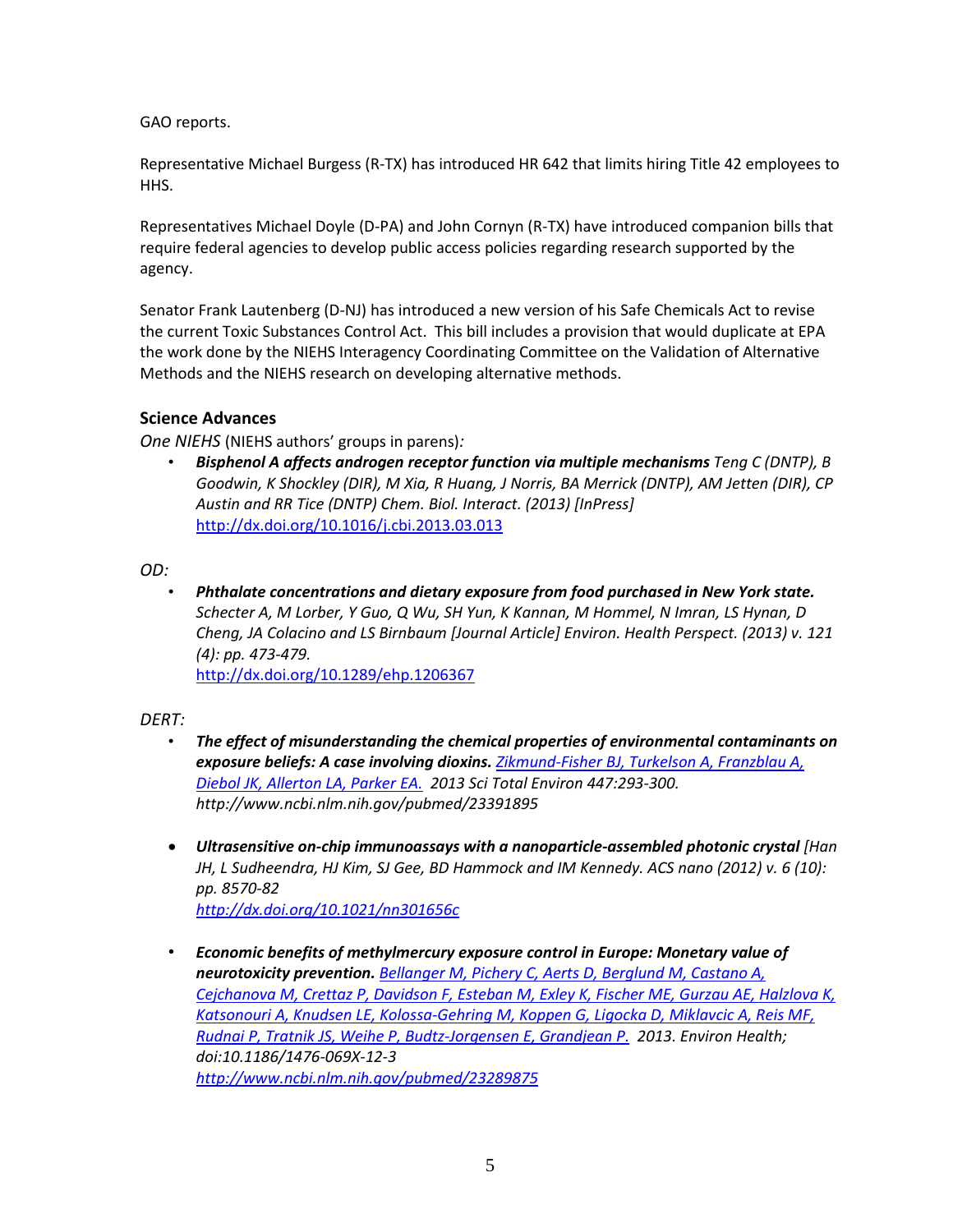- The broad scope of health effects from chronic arsenic exposure: Update on a worldwide *public health problem Naujokas MF, B Anderson, H Ahsan, H Vasken Aposhian, JH Graziano, C Thompson and WA Suk. Environ. Health Perspect (2013) v. 121 (3): pp. 295-302.*  <http://dx.doi.org/10.1289/ehp.1205875>
- *I Hertz-Picciotto and R. McConnell JAMA psychiatry (2013) v. 70 (1): pp. 71-7.*  • *Traffic-related air pollution, particulate matter, and autism. Volk HE, F Lurmann, B Penfold,*  <http://dx.doi.org/10.1001/jamapsychiatry.2013.266>
- **•** Prenatal exposure to mercury and fish consumption during pregnancy and *attentiondeficit/hyperactivity disorder-related behavior in children. Sagiv SK, SW Thurston, DC Bellinger, C Amarasiriwardena and SA Korrick. Arch. Pediatr. Adolesc. Med. (2012) v. 166 (12): pp. 1123-31 <http://dx.doi.org/10.1001/archpediatrics.2012.1286>*

*DIR:* 

- *Study Samples Xu Z, SC Bolick, LA Deroo, CR Weinberg, DP Sandler and JA Taylor. J. Natl.*  • *Epigenome-wide Association Study of Breast Cancer Using Prospectively Collected Sister Cancer Inst. (2013)*  <http://dx.doi.org/10.1093/jnci/djt045>
- *Epidemiology (2013) 24* • *Vitamin D and the Risk of Uterine Fibroids Baird DD, MC Hill, JM Schectman and BW Hollis*  <http://www.ncbi.nlm.nih.gov/pubmed/23493030>
- CD44 Plays a Critical Role in Regulating Diet-Induced Adipose Inflammation, Hepatic  *Steatosis, and Insulin Resistance Kang HS, G Liao, LM DeGraff, K Gerrish, CD Bortner, S Garantziotis and AM Jetten. PLoS One (2013) v. 8 (3)*  <http://dx.doi.org/10.1371/journal.pone.0058417>
- **•** Genome-Wide Joint Meta-Analysis of SNP and SNP-by-Smoking Interaction Identifies  *Novel Loci for Pulmonary Function. [Hancock DB,](http://www.ncbi.nlm.nih.gov/pubmed?term=Hancock%20DB%5BAuthor%5D&cauthor=true&cauthor_uid=23284291) [Artigas MS,](http://www.ncbi.nlm.nih.gov/pubmed?term=Artigas%20MS%5BAuthor%5D&cauthor=true&cauthor_uid=23284291) [Gharib SA,](http://www.ncbi.nlm.nih.gov/pubmed?term=Gharib%20SA%5BAuthor%5D&cauthor=true&cauthor_uid=23284291) [Henry A,](http://www.ncbi.nlm.nih.gov/pubmed?term=Henry%20A%5BAuthor%5D&cauthor=true&cauthor_uid=23284291) [Manichaikul A,](http://www.ncbi.nlm.nih.gov/pubmed?term=Manichaikul%20A%5BAuthor%5D&cauthor=true&cauthor_uid=23284291) [Ramasamy A,](http://www.ncbi.nlm.nih.gov/pubmed?term=Ramasamy%20A%5BAuthor%5D&cauthor=true&cauthor_uid=23284291) [Loth DW,](http://www.ncbi.nlm.nih.gov/pubmed?term=Loth%20DW%5BAuthor%5D&cauthor=true&cauthor_uid=23284291) [Imboden M,](http://www.ncbi.nlm.nih.gov/pubmed?term=Imboden%20M%5BAuthor%5D&cauthor=true&cauthor_uid=23284291) [Koch B,](http://www.ncbi.nlm.nih.gov/pubmed?term=Koch%20B%5BAuthor%5D&cauthor=true&cauthor_uid=23284291) [McArdle WL,](http://www.ncbi.nlm.nih.gov/pubmed?term=McArdle%20WL%5BAuthor%5D&cauthor=true&cauthor_uid=23284291) [Smith AV,](http://www.ncbi.nlm.nih.gov/pubmed?term=Smith%20AV%5BAuthor%5D&cauthor=true&cauthor_uid=23284291) [Smolonska J,](http://www.ncbi.nlm.nih.gov/pubmed?term=Smolonska%20J%5BAuthor%5D&cauthor=true&cauthor_uid=23284291) [Sood A,](http://www.ncbi.nlm.nih.gov/pubmed?term=Sood%20A%5BAuthor%5D&cauthor=true&cauthor_uid=23284291) [Tang W,](http://www.ncbi.nlm.nih.gov/pubmed?term=Tang%20W%5BAuthor%5D&cauthor=true&cauthor_uid=23284291) [Wilk JB,](http://www.ncbi.nlm.nih.gov/pubmed?term=Wilk%20JB%5BAuthor%5D&cauthor=true&cauthor_uid=23284291) [Zhai G,](http://www.ncbi.nlm.nih.gov/pubmed?term=Zhai%20G%5BAuthor%5D&cauthor=true&cauthor_uid=23284291) [Zhao JH,](http://www.ncbi.nlm.nih.gov/pubmed?term=Zhao%20JH%5BAuthor%5D&cauthor=true&cauthor_uid=23284291) [Aschard H,](http://www.ncbi.nlm.nih.gov/pubmed?term=Aschard%20H%5BAuthor%5D&cauthor=true&cauthor_uid=23284291) [Burkart KM,](http://www.ncbi.nlm.nih.gov/pubmed?term=Burkart%20KM%5BAuthor%5D&cauthor=true&cauthor_uid=23284291) [Curjuric I,](http://www.ncbi.nlm.nih.gov/pubmed?term=Curjuric%20I%5BAuthor%5D&cauthor=true&cauthor_uid=23284291) [Eijgelsheim M,](http://www.ncbi.nlm.nih.gov/pubmed?term=Eijgelsheim%20M%5BAuthor%5D&cauthor=true&cauthor_uid=23284291) [Elliott P,](http://www.ncbi.nlm.nih.gov/pubmed?term=Elliott%20P%5BAuthor%5D&cauthor=true&cauthor_uid=23284291) [Gu X,](http://www.ncbi.nlm.nih.gov/pubmed?term=Gu%20X%5BAuthor%5D&cauthor=true&cauthor_uid=23284291) [Harris TB,](http://www.ncbi.nlm.nih.gov/pubmed?term=Harris%20TB%5BAuthor%5D&cauthor=true&cauthor_uid=23284291) [Janson C,](http://www.ncbi.nlm.nih.gov/pubmed?term=Janson%20C%5BAuthor%5D&cauthor=true&cauthor_uid=23284291) [Homuth G,](http://www.ncbi.nlm.nih.gov/pubmed?term=Homuth%20G%5BAuthor%5D&cauthor=true&cauthor_uid=23284291) [Hysi PG,](http://www.ncbi.nlm.nih.gov/pubmed?term=Hysi%20PG%5BAuthor%5D&cauthor=true&cauthor_uid=23284291) [Liu JZ,](http://www.ncbi.nlm.nih.gov/pubmed?term=Liu%20JZ%5BAuthor%5D&cauthor=true&cauthor_uid=23284291) [Loehr LR,](http://www.ncbi.nlm.nih.gov/pubmed?term=Loehr%20LR%5BAuthor%5D&cauthor=true&cauthor_uid=23284291) [Lohman K,](http://www.ncbi.nlm.nih.gov/pubmed?term=Lohman%20K%5BAuthor%5D&cauthor=true&cauthor_uid=23284291) [Loos RJ,](http://www.ncbi.nlm.nih.gov/pubmed?term=Loos%20RJ%5BAuthor%5D&cauthor=true&cauthor_uid=23284291) [Manning AK,](http://www.ncbi.nlm.nih.gov/pubmed?term=Manning%20AK%5BAuthor%5D&cauthor=true&cauthor_uid=23284291) [Marciante KD,](http://www.ncbi.nlm.nih.gov/pubmed?term=Marciante%20KD%5BAuthor%5D&cauthor=true&cauthor_uid=23284291) [Obeidat M,](http://www.ncbi.nlm.nih.gov/pubmed?term=Obeidat%20M%5BAuthor%5D&cauthor=true&cauthor_uid=23284291) [Postma DS,](http://www.ncbi.nlm.nih.gov/pubmed?term=Postma%20DS%5BAuthor%5D&cauthor=true&cauthor_uid=23284291) [Aldrich MC,](http://www.ncbi.nlm.nih.gov/pubmed?term=Aldrich%20MC%5BAuthor%5D&cauthor=true&cauthor_uid=23284291) [Brusselle](http://www.ncbi.nlm.nih.gov/pubmed?term=Brusselle%20GG%5BAuthor%5D&cauthor=true&cauthor_uid=23284291)  [Bentley AR,](http://www.ncbi.nlm.nih.gov/pubmed?term=Bentley%20AR%5BAuthor%5D&cauthor=true&cauthor_uid=23284291) [Hofman A,](http://www.ncbi.nlm.nih.gov/pubmed?term=Hofman%20A%5BAuthor%5D&cauthor=true&cauthor_uid=23284291) [Laurie CC,](http://www.ncbi.nlm.nih.gov/pubmed?term=Laurie%20CC%5BAuthor%5D&cauthor=true&cauthor_uid=23284291) [Lumley T,](http://www.ncbi.nlm.nih.gov/pubmed?term=Lumley%20T%5BAuthor%5D&cauthor=true&cauthor_uid=23284291) [Morrison AC,](http://www.ncbi.nlm.nih.gov/pubmed?term=Morrison%20AC%5BAuthor%5D&cauthor=true&cauthor_uid=23284291) [Joubert BR,](http://www.ncbi.nlm.nih.gov/pubmed?term=Joubert%20BR%5BAuthor%5D&cauthor=true&cauthor_uid=23284291) [Rivadeneira F,](http://www.ncbi.nlm.nih.gov/pubmed?term=Rivadeneira%20F%5BAuthor%5D&cauthor=true&cauthor_uid=23284291) [Couper](http://www.ncbi.nlm.nih.gov/pubmed?term=Couper%20DJ%5BAuthor%5D&cauthor=true&cauthor_uid=23284291)  [DJ,](http://www.ncbi.nlm.nih.gov/pubmed?term=Couper%20DJ%5BAuthor%5D&cauthor=true&cauthor_uid=23284291) [Kritchevsky SB,](http://www.ncbi.nlm.nih.gov/pubmed?term=Kritchevsky%20SB%5BAuthor%5D&cauthor=true&cauthor_uid=23284291) [Liu Y,](http://www.ncbi.nlm.nih.gov/pubmed?term=Liu%20Y%5BAuthor%5D&cauthor=true&cauthor_uid=23284291) [Wjst M,](http://www.ncbi.nlm.nih.gov/pubmed?term=Wjst%20M%5BAuthor%5D&cauthor=true&cauthor_uid=23284291) [Wain LV,](http://www.ncbi.nlm.nih.gov/pubmed?term=Wain%20LV%5BAuthor%5D&cauthor=true&cauthor_uid=23284291) [Vonk JM,](http://www.ncbi.nlm.nih.gov/pubmed?term=Vonk%20JM%5BAuthor%5D&cauthor=true&cauthor_uid=23284291) [Uitterlinden AG,](http://www.ncbi.nlm.nih.gov/pubmed?term=Uitterlinden%20AG%5BAuthor%5D&cauthor=true&cauthor_uid=23284291) [Rochat T,](http://www.ncbi.nlm.nih.gov/pubmed?term=Rochat%20T%5BAuthor%5D&cauthor=true&cauthor_uid=23284291) [Rich SS,](http://www.ncbi.nlm.nih.gov/pubmed?term=Rich%20SS%5BAuthor%5D&cauthor=true&cauthor_uid=23284291) [Psaty](http://www.ncbi.nlm.nih.gov/pubmed?term=Psaty%20BM%5BAuthor%5D&cauthor=true&cauthor_uid=23284291)  [BM,](http://www.ncbi.nlm.nih.gov/pubmed?term=Psaty%20BM%5BAuthor%5D&cauthor=true&cauthor_uid=23284291) [O'Connor GT,](http://www.ncbi.nlm.nih.gov/pubmed?term=O) [North KE,](http://www.ncbi.nlm.nih.gov/pubmed?term=North%20KE%5BAuthor%5D&cauthor=true&cauthor_uid=23284291) [Mirel DB,](http://www.ncbi.nlm.nih.gov/pubmed?term=Mirel%20DB%5BAuthor%5D&cauthor=true&cauthor_uid=23284291) [Meibohm B,](http://www.ncbi.nlm.nih.gov/pubmed?term=Meibohm%20B%5BAuthor%5D&cauthor=true&cauthor_uid=23284291) [Launer LJ,](http://www.ncbi.nlm.nih.gov/pubmed?term=Launer%20LJ%5BAuthor%5D&cauthor=true&cauthor_uid=23284291) [Khaw KT,](http://www.ncbi.nlm.nih.gov/pubmed?term=Khaw%20KT%5BAuthor%5D&cauthor=true&cauthor_uid=23284291) [Hartikainen AL,](http://www.ncbi.nlm.nih.gov/pubmed?term=Hartikainen%20AL%5BAuthor%5D&cauthor=true&cauthor_uid=23284291) [Hammond CJ,](http://www.ncbi.nlm.nih.gov/pubmed?term=Hammond%20CJ%5BAuthor%5D&cauthor=true&cauthor_uid=23284291) [Gläser S,](http://www.ncbi.nlm.nih.gov/pubmed?term=Gl%C3%A4ser%20S%5BAuthor%5D&cauthor=true&cauthor_uid=23284291) [Marchini J,](http://www.ncbi.nlm.nih.gov/pubmed?term=Marchini%20J%5BAuthor%5D&cauthor=true&cauthor_uid=23284291) [Kraft P,](http://www.ncbi.nlm.nih.gov/pubmed?term=Kraft%20P%5BAuthor%5D&cauthor=true&cauthor_uid=23284291) [Wareham NJ,](http://www.ncbi.nlm.nih.gov/pubmed?term=Wareham%20NJ%5BAuthor%5D&cauthor=true&cauthor_uid=23284291) [Völzke H,](http://www.ncbi.nlm.nih.gov/pubmed?term=V%C3%B6lzke%20H%5BAuthor%5D&cauthor=true&cauthor_uid=23284291) [Stricker BH,](http://www.ncbi.nlm.nih.gov/pubmed?term=Stricker%20BH%5BAuthor%5D&cauthor=true&cauthor_uid=23284291) [Spector TD,](http://www.ncbi.nlm.nih.gov/pubmed?term=Spector%20TD%5BAuthor%5D&cauthor=true&cauthor_uid=23284291) [Probst-Hensch NM,](http://www.ncbi.nlm.nih.gov/pubmed?term=Probst-Hensch%20NM%5BAuthor%5D&cauthor=true&cauthor_uid=23284291) [Jarvis D,](http://www.ncbi.nlm.nih.gov/pubmed?term=Jarvis%20D%5BAuthor%5D&cauthor=true&cauthor_uid=23284291) [Jarvelin MR,](http://www.ncbi.nlm.nih.gov/pubmed?term=Jarvelin%20MR%5BAuthor%5D&cauthor=true&cauthor_uid=23284291) [Heckbert SR,](http://www.ncbi.nlm.nih.gov/pubmed?term=Heckbert%20SR%5BAuthor%5D&cauthor=true&cauthor_uid=23284291) [Gudnason V,](http://www.ncbi.nlm.nih.gov/pubmed?term=Gudnason%20V%5BAuthor%5D&cauthor=true&cauthor_uid=23284291) [Boezen HM,](http://www.ncbi.nlm.nih.gov/pubmed?term=Boezen%20HM%5BAuthor%5D&cauthor=true&cauthor_uid=23284291) [Barr RG,](http://www.ncbi.nlm.nih.gov/pubmed?term=Barr%20RG%5BAuthor%5D&cauthor=true&cauthor_uid=23284291) [Cassano PA,](http://www.ncbi.nlm.nih.gov/pubmed?term=Cassano%20PA%5BAuthor%5D&cauthor=true&cauthor_uid=23284291) [Strachan DP,](http://www.ncbi.nlm.nih.gov/pubmed?term=Strachan%20DP%5BAuthor%5D&cauthor=true&cauthor_uid=23284291) [Fornage M,](http://www.ncbi.nlm.nih.gov/pubmed?term=Fornage%20M%5BAuthor%5D&cauthor=true&cauthor_uid=23284291) [Hall IP,](http://www.ncbi.nlm.nih.gov/pubmed?term=Hall%20IP%5BAuthor%5D&cauthor=true&cauthor_uid=23284291) [Dupuis J,](http://www.ncbi.nlm.nih.gov/pubmed?term=Dupuis%20J%5BAuthor%5D&cauthor=true&cauthor_uid=23284291) [Tobin MD,](http://www.ncbi.nlm.nih.gov/pubmed?term=Tobin%20MD%5BAuthor%5D&cauthor=true&cauthor_uid=23284291) [London SJ.](http://www.ncbi.nlm.nih.gov/pubmed?term=London%20SJ%5BAuthor%5D&cauthor=true&cauthor_uid=23284291)PLoS Genet. 2012;8(12):e1003098. doi: 10.1371/journal.pgen.1003098. Epub 2012 Dec 20. [GG,](http://www.ncbi.nlm.nih.gov/pubmed?term=Brusselle%20GG%5BAuthor%5D&cauthor=true&cauthor_uid=23284291) [Chen TH,](http://www.ncbi.nlm.nih.gov/pubmed?term=Chen%20TH%5BAuthor%5D&cauthor=true&cauthor_uid=23284291) [Eiriksdottir G,](http://www.ncbi.nlm.nih.gov/pubmed?term=Eiriksdottir%20G%5BAuthor%5D&cauthor=true&cauthor_uid=23284291) [Franceschini N,](http://www.ncbi.nlm.nih.gov/pubmed?term=Franceschini%20N%5BAuthor%5D&cauthor=true&cauthor_uid=23284291) [Heinrich J,](http://www.ncbi.nlm.nih.gov/pubmed?term=Heinrich%20J%5BAuthor%5D&cauthor=true&cauthor_uid=23284291) [Rotter JI,](http://www.ncbi.nlm.nih.gov/pubmed?term=Rotter%20JI%5BAuthor%5D&cauthor=true&cauthor_uid=23284291) [Wijmenga C,](http://www.ncbi.nlm.nih.gov/pubmed?term=Wijmenga%20C%5BAuthor%5D&cauthor=true&cauthor_uid=23284291) [Williams OD,](http://www.ncbi.nlm.nih.gov/pubmed?term=Williams%20OD%5BAuthor%5D&cauthor=true&cauthor_uid=23284291)*  <http://www.plosgenetics.org/article/info%3Adoi%2F10.1371%2Fjournal.pgen.1003098>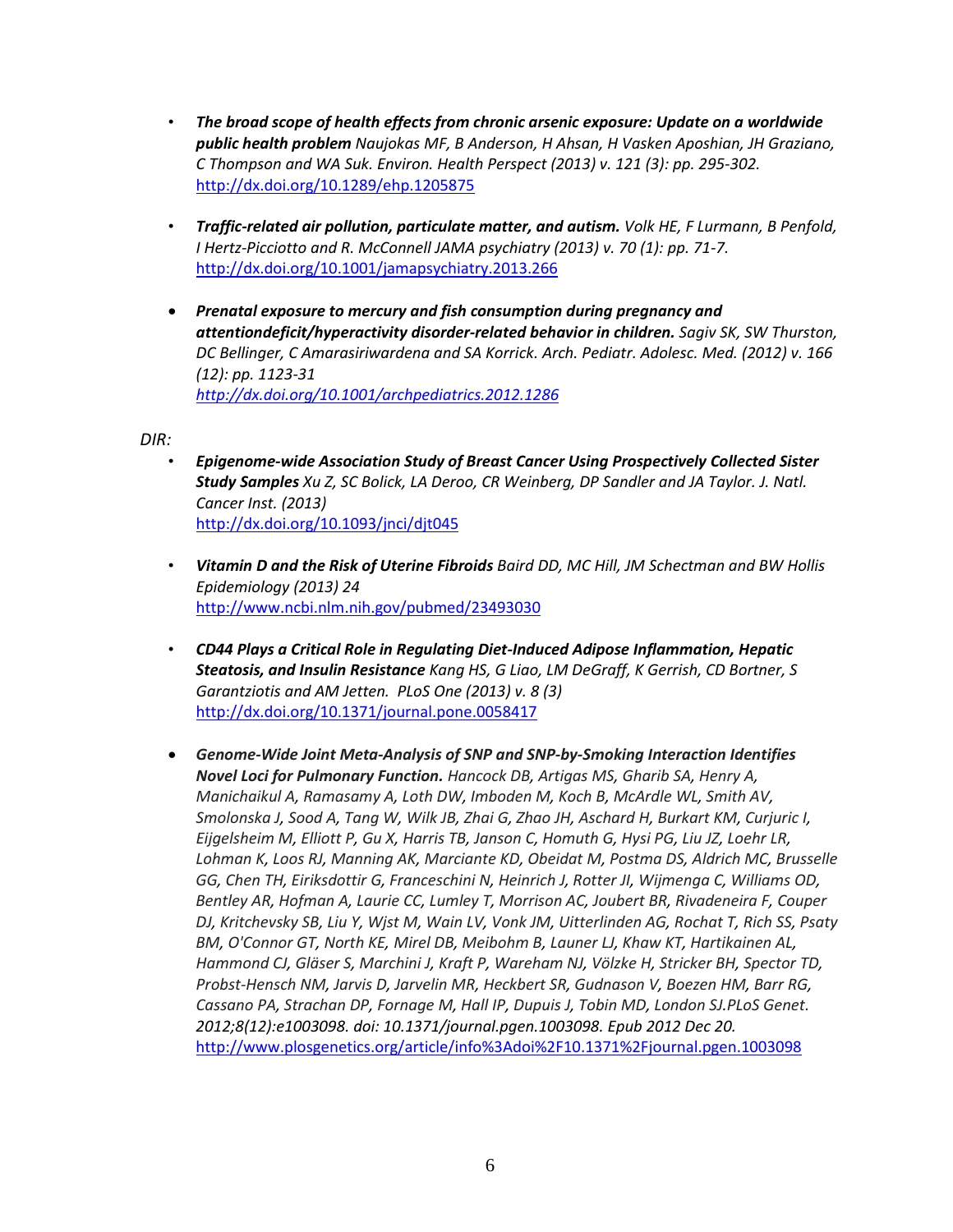*DNTP:* 

- The toxicity and pathology of selected dietary herbal medicines Dunnick JK and A Nyska.  *Toxicol. Pathol. (2013) v. 41 (2): pp. 374-386*  <http://dx.doi.org/10.1177/0192623312466451>
- *Testing Judson R, R Kavlock, M Martin, D Reif, K Houck, T Knudsen, A Richard, RR Tice, M Whelan, MH Xia, RL Huang, C Austin, G Daston, T Hartung, JR Fowle, W Wooge, WD Tong and D Dix . Altex-Alternatives to Animal Experimentation (2013) v. 30 (1): pp. 51-66*  • *Perspectives on Validation of High-Throughput Assays Supporting 21st Century Toxicity*  http://www.altex.ch/resources/altex\_2013\_1\_051\_066\_Judson21.pdf

## **NIEHS News and Highlights**

## **Data and Technology**

 *Big Data.* On March 29, NIH Chief Information Officer Andrea Norris visited the Institute and presented a seminar on NIH Big Data Initiatives. Among these were the NIH BD2K, or Big Data to Knowledge Initiative, that was described in the February NIEHS Director's Report to Council.

 National Consortium for Data Science (NCDS). The consortium aims to address the challenges related to collecting, sharing and using large, diverse data collections, or big data. NCDS founding and Drexel University comprise the founding academic members. Nonprofit and government sector Environmental Protection Agency. *National Consortium for Data Science.* NIEHS is a federal partner in a new collaboration called the members include industry leaders, major research universities, and nonprofit and government organizations. Representing the private sector are Cisco, GE, IBM, NetApp and SAS. UNC Chapel Hill, RENCI, North Carolina State University, UNC Charlotte, UNC General Administration, Duke University members are The Hamner Institutes for Health Sciences, Microelectronics Center of North Carolina (MCNC), the National Institute of Environmental Health Sciences, RTI International, and the U.S.

 summit will focus on data issues in a specific field. The 2013 summit, "Data to Discovery: Genomes On April 23-24, the first NCDS Leadership Summit was convened in Chapel Hill. Each year, the to Health," brought together genomic and data scientists to draft recommendations on how to translate genomic data into better, more affordable healthcare. Eric Green, PhD, Director of the National Human Genome Research Institute, was the keynote speaker at this event. Another goal of the NCDS is to launch a Data Fellows program to provide internships for students at member companies and agencies, as well as visiting scientist positions at member universities for industry employees.

 environmental endpoints through literature-based assessments, and to receive comments on the NTP will use this feedback to further refine this review methodology. *NTP Systematic Review***.** The NTP Office of Health and Translation held a webinar on April 23 to provide information on the new NTP Systematic Review process for identifying non-cancer success of this process as used in a case study on assessment of data quality in animal studies. The

 *NIEHS Funding Widget.* The NIEHS Funding Widget is a new web-based tool that allows public and university websites to display a list of NIEHS's latest grant opportunities and other grant resources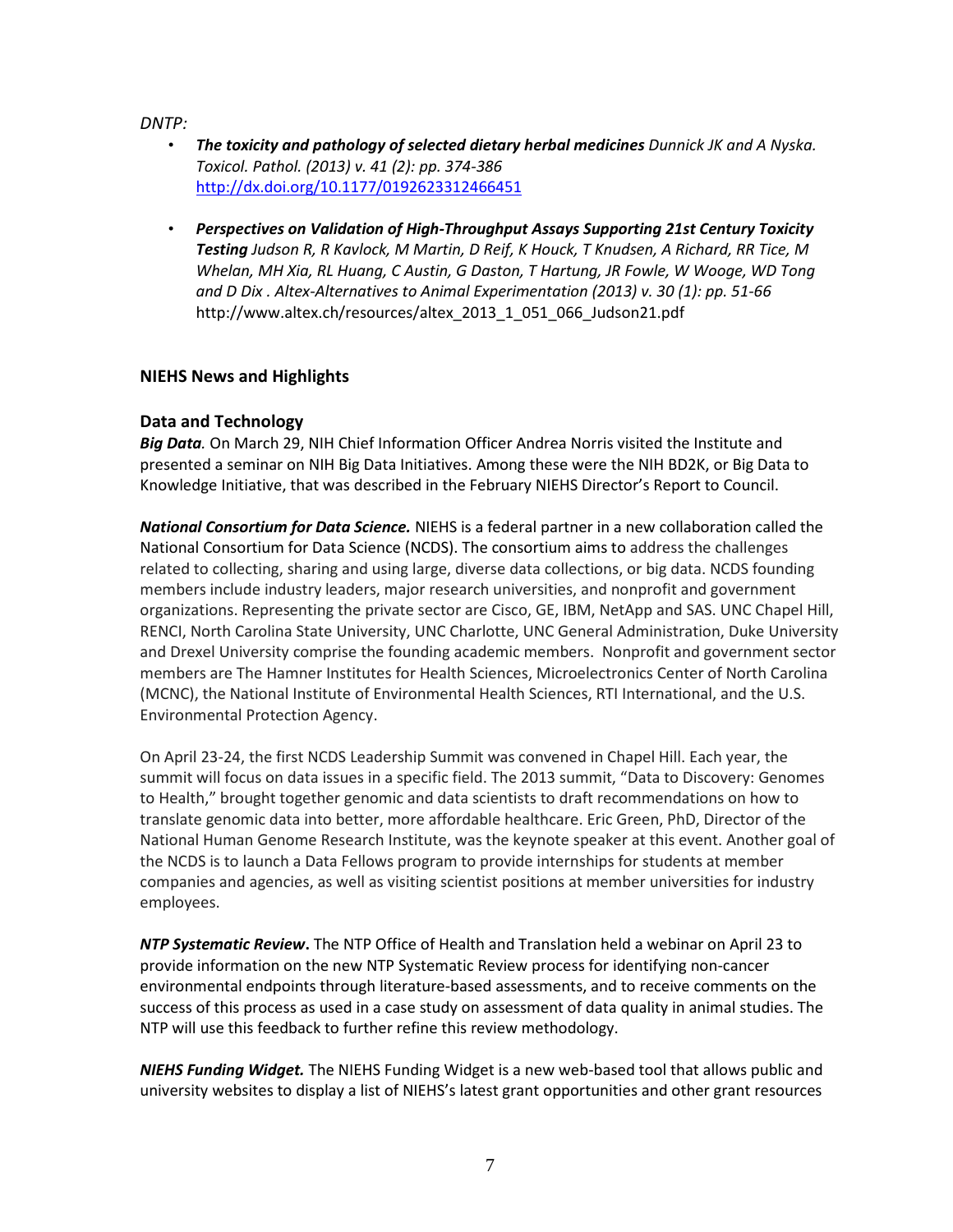on their websites. It is available at [http://www.niehs.nih.gov/research/supported/get\\_widget/index.cfm.](http://www.niehs.nih.gov/research/supported/get_widget/index.cfm)

 *NIEHS Facebook.* During the final week of March, NIEHS marked a social media milestone, as the number of its Facebook likes exceeded 1,000 for the first time.

#### **Climate Change and Human Health**

 *Metadata Access Tool for Climate and Health (MATCH)*. The Metadata Access Tool for Climate and data sets from six federal agencies (NOAA, NASA, CDC, EPA, USGS, and US Army Corps of Engineers), search by geographic region, health outcome, or keyword. For example, public health researchers and practitioners can use MATCH to find climate and environmental data more easily, and climate was developed by the NIEHS-led Interagency Cross-Cutting Group on Climate Change and Human Health, part of the US Global Change Research Program, and was released on May 9 in conjunction Health (MATCH) assembles metadata (standardized information about data sets) from thousands of and offers a single online access point to search data sets relevant to climate and health. Users can and environmental scientists now have a place to help them identify relevant health data. MATCH with the Federal Open Data initiative.

 *HHS Climate Change Adaptation Strategy***.** NIEHS is working closely with the HHS Chief Sustainability Officer to develop the HHS Climate Change Adaptation Strategy by providing subject matter expertise and project ideas to assist other HHS divisions in understanding vulnerabilities and increasing resilience for climate change impacts. Briefings are planned for HHS Secretary Kathleen Sebelius.

 Conference of the CUGH in March titled: Climate Change and Global Health: Using Science to Protect **Consortium of Universities for Global Health (CUGH).** NIEHS organized a session for the 4<sup>th</sup> Annual Populations. NIEHS-sponsored panelists included: Rao Aiyagari, Scientific Advisor, Department of Science and Technology, India; Pamela Anderson, Director General, International Potato Center in Lima, Peru; and Gueladio Cisse, Senior Scientist, Tropical and Public Health Institute (Swiss TPH), working in Cote D'Ivoire and Burkina Faso. NIH Director Francis Collins, as well as several other NIH IC directors also participated in the conference.

#### **Outreach and Community Forums**

 *NIEHS Director Visits Indian Country.* In March, Dr. Birnbaum paid a visit to Indian Country in New abandoned uranium mines and met with Laguna Puebla and Navajo leaders about their environmental health concerns. She also spent a day at UNM meeting with grantees and students from both UNM and the Lovelace Respiratory Research Institute. Mexico, accompanied by University of New Mexico (UNM) grantee Johnnye Lewis, where she toured

 *Seattle Community Forum***.** On April 18, Dr. Birnbaum conducted a community forum on health with the University of Washington. The Port of Seattle, Boeing, and other industries are located on historic Georgetown and South Park neighborhoods along the Duwamish are home to a part of the traditional fishing grounds of three Northwest Tribes. The EPA released its proposed impacts of pollution titled Seattle Waterways & Your Health: Duwamish River Cleanup, organized the Duwamish, Seattle's working river. The Duwamish Superfund site, a 5.5-mile stretch of the river that flows into Elliott Bay, is one of the most polluted places in the United States. The diverse, disproportionate number of low-income, Hispanic, and recent immigrant residents. The river is also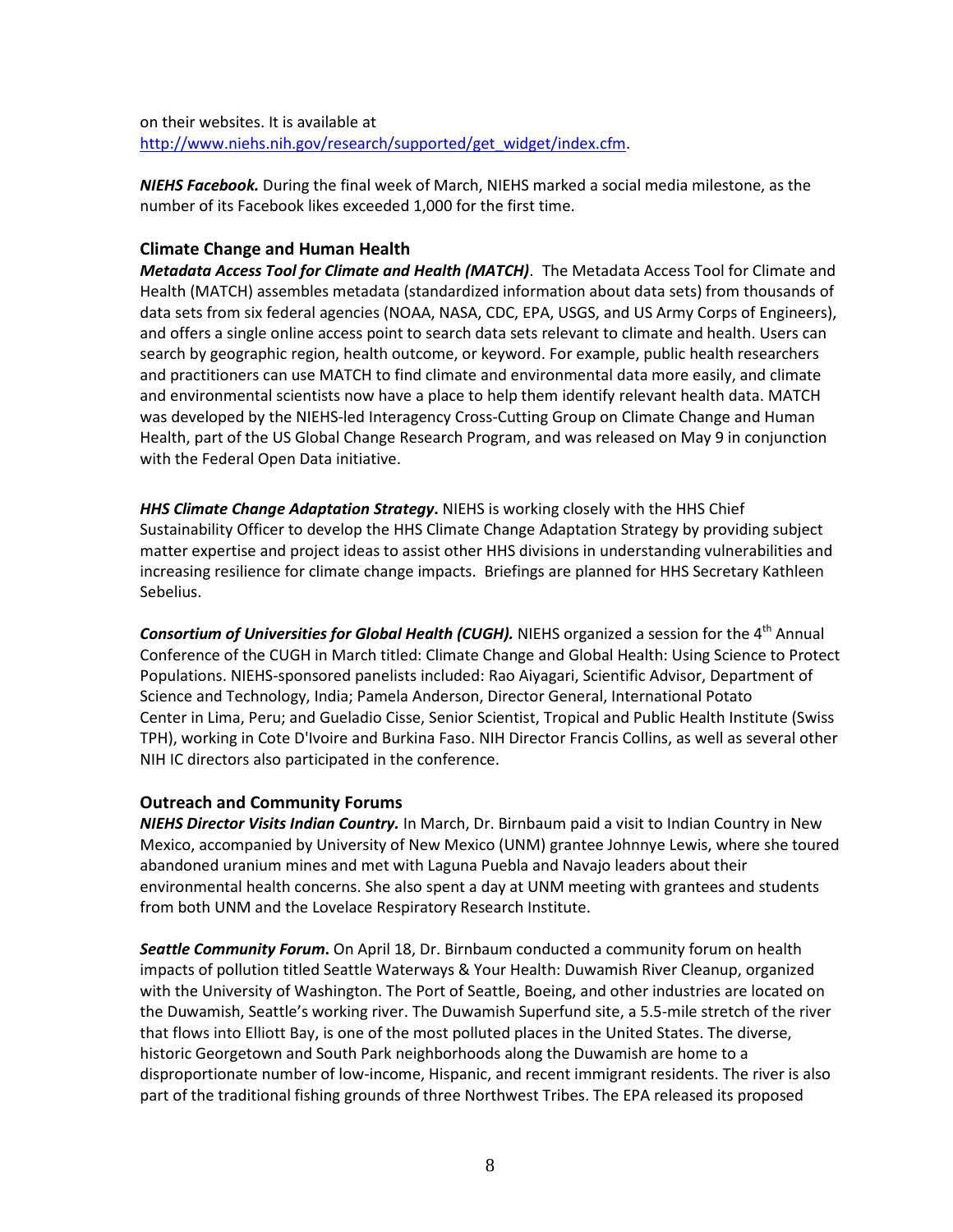cleanup plan for the site on February 28, 2013. This timely forum took place during the 90-day public comment period on EPA's proposed plan.

 pollution that exceed NAAQS standards, and residents experience excess risks of asthma, cardiovascular disease and preterm delivery—all health conditions linked with air pollution. *Detroit Community Forum.* On June 18, Dr. Birnbaum will conduct a community forum in Detroit, co-organized by the NIEHS Center at the University of Michigan. The forum will focus particularly on air pollution. Detroit, and Southeast Michigan more broadly, have historically had levels of air

## **Training and Science Education**

 increase flexibility for NIH intramural fellows who need alternative career development schedules. during times of intense personal or caregiving needs such as the birth of a child or care of a family *Keep the Thread Program***.** NIEHS scientists may participate in a new three-year pilot program to The goal of the program, launched by the Women in Biomedical Careers Committee of the NIH Intramural Research Program is to encourage trainees to stay connected to the NIH community member, in order to facilitate eventual re-entry into full-time research.

 Announcement (R01, R03, R21) on Understanding and Promoting Health Literacy. The Purpose of *Health Literacy.* NIEHS is participating in the NIH reissuance of a Funding Opportunity the announcement, reissued on March 1,is to encourage empirical research on health literacy concepts, theory, and interventions as these relate to the U.S. Department of Health and Human Services' public health priorities outlined in the Healthy People initiative. Health literacy is defined as the degree to which individuals have the capacity to obtain, process, and understand basic health information and services needed to make appropriate health decisions.

 hours on research-related activities each week as paid interns while they continue their academic programs. Research-related activities include laboratory work mentored by lead researchers, *NIEHS Scholars Connect.* NIEHS Scholars Connect is an undergraduate internship program at NIEHS designed to foster the development of students who belong to minority groups traditionally underrepresented in science, technology, engineering, and math (STEM) careers. The second cohort of scholars is nearing completion of the semester-long program in which students spend up to 20 scientists, and postdoctoral fellows, along with literature reviews, participation in lab meetings, and attendance at research workshops and seminars.

 The fair is held in conjunction with EPA, and includes workshops and panel sessions designed to give young scientists the skills and connections they need for career satisfaction and success. This year's *NIEHS Biomedical Career Fair.* The 16th annual NIEHS biomedical career fair was held on April 26. fair included panels focused on non-traditional, non-bench careers in areas such as science policy, public health, heading up a lab, and education.

## **Meetings and Events**

 Questions about funding were high on the list of queries for Dr. Birnbaum at a Meet the Director symposium held on March 11 at the **Society of Toxicology** Annual Meeting in San Antonio, Texas. Dr. smaller than in years past, however, Institute scientists still gave many presentations on the state of Birnbaum updated participants on the potential effects of sequestration, which results in a >5% cut in NIEHS funding, on the paylines of grants. Due to budget constraints, the NIEHS presence was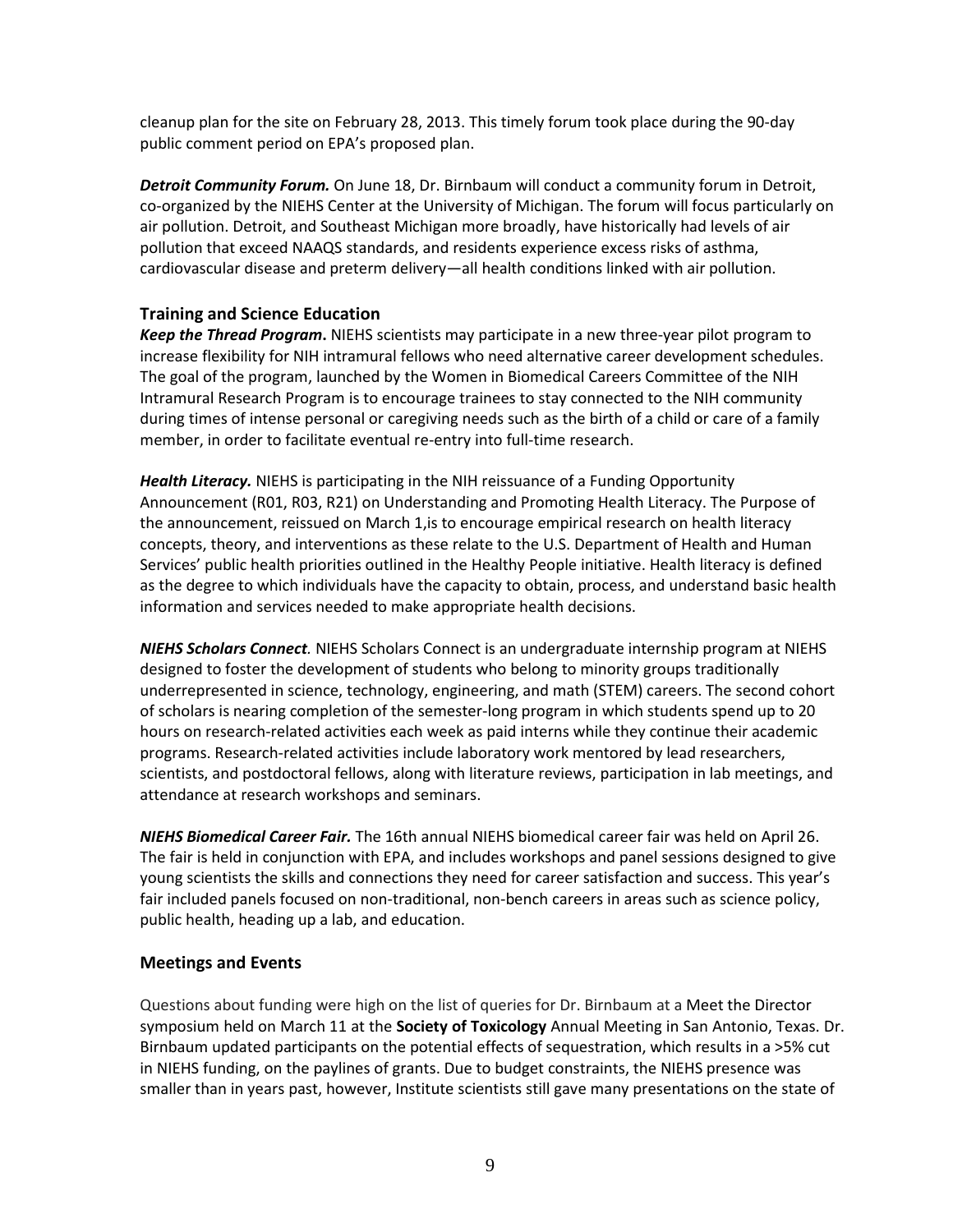the science of environmental toxicology, as well as met with present and potential grantees. NIEHS, NTP, and EHP jointly exhibited for the Institute.

NTP, and EHP jointly exhibited for the Institute.<br>Representatives of the 49 funded **T32 Training Grant Directors** met at NIEHS on March 27 to share information on their programs and approaches. The meeting, organized by Carol Shreffler, PhD, focused on the NIEHS strategic plan, particularly Strategic Goal 9: Inspire a diverse and well trained cadre of scientists to move our transformative environmental health sciences forward; train the next generation of EHS leaders from a wider range of scientific disciplines and diverse backgrounds. A more detailed report is included in the Council Book.

 Francisco. NIEHS Director Linda Birnbaum, PhD, presented an overview of the prevalence and toxicity of flame retardants, as well as described methods to measure compounds and identify their University, and Thomas Webster, D.Sc., from Boston University, were members of the national organizing committee. NIEHS co-sponsored the **Sixth International Symposium on Flame Retardants** on April 7-10 in San toxicity, during a plenary lecture, NIEHS SRP grantees Heather Stapleton, Ph.D., from Duke

 reprogramming and differentiation, and epigenetics. NIEHS intramural researchers Raja Jothi, PhD. A two-day symposium on April 11-12, **Unlocking the Promise of Stem Cells,** brought prominent experts in stem cell research, an area of strategic interest to NIEHS, to the Institute. The symposium featured world-renowned experts in the areas of embryonic and adult stem cells, cellular and Guang Hu, PhD., organized the symposium to help inform scientists who have begun to use stem cells to address clinical and environmental questions.

 scientists. The **NIEHS Environmental Health Sciences Core Centers** annual meeting was held April 17-21 in Seattle, Washington. The meeting was hosted by the Center at the University of Washington and included a variety of panels and presentations, both by staff of the centers and NIEHS staff and

## **Upcoming Meetings and Events**

- ONES (Outstanding New Environmental Scientist) Meeting, May 20-21, NIEHS
- International Meeting on Electronic Waste and Children, a joint meeting with the World Health Organization, June 10-12, Geneva
- NTP will also meet with the South Korean NTP in conjunction with this event • The XIII International Congress of Toxicology, June 30-July 4, Seoul, South Korea; staff of the
- • [Environmental Health Disparities & Environmental Justice Meeting: Identifying Priorities for](http://www.niehs.nih.gov/about/visiting/events/highlight/environmental/index.cfm)  [Action,](http://www.niehs.nih.gov/about/visiting/events/highlight/environmental/index.cfm) July 29-31, NIEHS
- $\bullet$  25<sup>th</sup> Conference of the International Society for Environmental Epidemiology: Environment and Health: Bridging South, North, East and West, August 19-23, Basel, Switzerland

## **Awards and Recognition**

*NIEHS* 

- Kathy Laber, DVM, will join NIEHS in June as Chief of the Comparative Medicine director. Laber is currently at the Medical University of South Carolina. Branch, where she will act as attending veterinarian and animal program
- Superfund Research Program, with its 2013 Founders Award for outstanding • The Society of Toxicology honored Bill Suk, PhD, Director of the NIEHS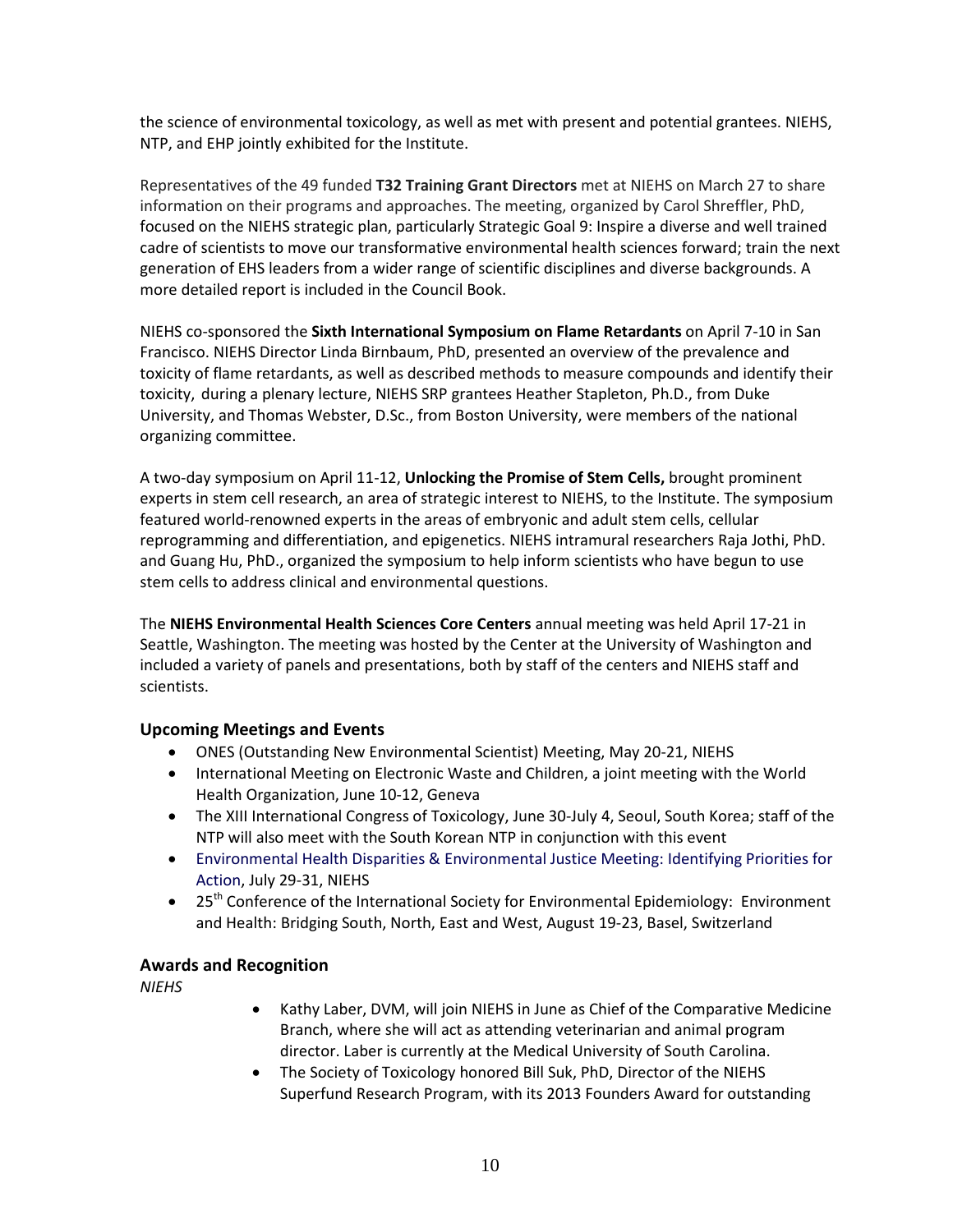leadership in fostering the role of toxicological sciences in safety decisionmaking.

- nation's oldest and most prestigious precollege science competition. Ge is a • William Ge, a high school summer intern in the laboratory of [Michael Fessler,](http://www.niehs.nih.gov/research/atniehs/labs/lrb/host-def/index.cfm)  [M.D.,](http://www.niehs.nih.gov/research/atniehs/labs/lrb/host-def/index.cfm) who leads the Clinical Investigation of Host Defense Group and the Environmental Innate Immunity Group, was one of just six NIH summer interns chosen as a semifinalist in the 201[3 Intel Science Talent Search \(STS\),](http://www.societyforscience.org/sts/) the student at the North Carolina School of Science and Mathematics.
- • Yuanyuan (Laura) Xu, PhD, of the National Toxicology Program (NTP) Laboratory, her work related to arsenic, stem cells, and cancer. [Xu i](http://www.niehs.nih.gov/research/atniehs/labs/ntp/icg/staff/index.cfm)s a third-year was honored by the Society of Toxicology for best postdoctoral publication for postdoctoral fellow in the NTP Inorganic Toxicology Group, led by Michael Waalkes.

#### *NIEHS-related Awardees:*

- Marti Lindsey, PhD, director of the community outreach and education core of the NIEHS-funded Southwest Environmental Health Sciences Center at the University of Arizona, was awarded the SOT Public Communications Award for her work with Native American populations.
- Carol Folt, Ph.D., a member of the NIEHS-funded Dartmouth Superfund Research Program, has been named chancellor-elect at the University of North Carolina at Chapel Hill
- Five NIEHS grantees were elected as fellows in the Biological Sciences and Pharmaceutical Sciences sections of the American Association for the Advancement of Science (AAAS) in February. They include:
	- Medicine whose work focuses on the role of astrocytes in brain physiology Michael Aschner, PhD, a professor of pediatrics and pharmacology and Gray E. B. Stahlman Chair in Neurosciences at the Vanderbilt University School of and pathology.
	- undergraduate research. Richard S. Pollenz, PhD, professor, associate dean for undergraduate studies, and director of the Office for Undergraduate Research at the University of South Florida who has developed innovative strategies to enhance
	- Alvaro Puga, PhD, professor in the University of Cincinnati (UC) College of Medicine's top-ranked environmental health department and an associate director for the UC Center for Environmental Genetics, a pioneer in the use of molecular biology to study the biological responses to toxic insult.
	- Michael Skinner, PhD, professor in the School of Biological Sciences at Washington State University, for contributions to mammalian reproduction and environmental epigenetics
	- **John Stamatoyannopoulos, MD, associate professor of genome sciences and**  elements of the human genome medicine at the University of Washington, for major contributions to the ENCODE project, an international effort to understand the regulatory

**News from Building 1 and HHS**  *NIH BRAIN Initiative*